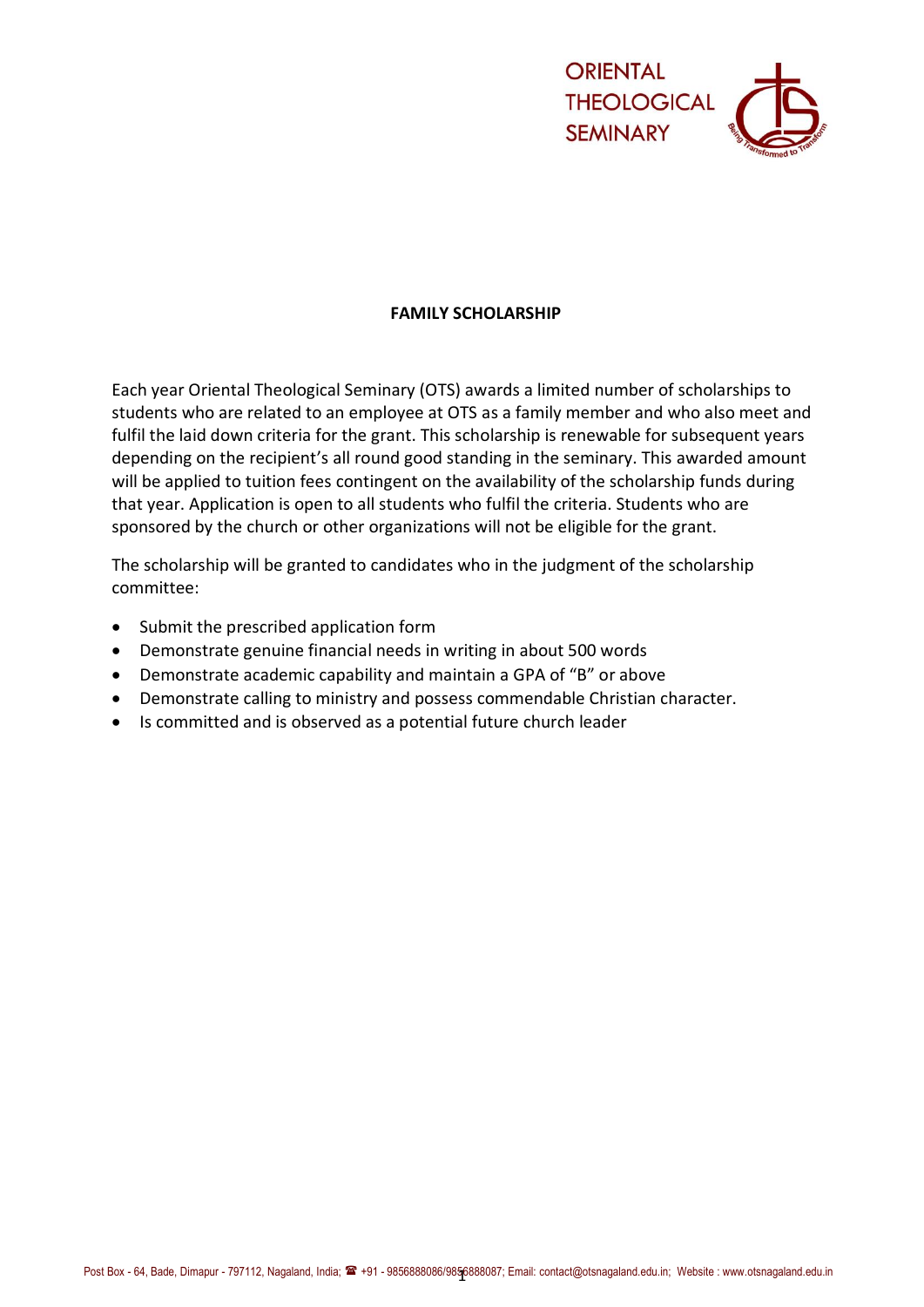

## **FAMILY SCHOLARSHIP APPLICATION FORM**

|  |                                                                                   |  |  | Degree Obtained: _______________________ Division/percentage: ___________________                   |  |  |
|--|-----------------------------------------------------------------------------------|--|--|-----------------------------------------------------------------------------------------------------|--|--|
|  |                                                                                   |  |  |                                                                                                     |  |  |
|  |                                                                                   |  |  | Degree Obtained: _______________________ Division/percentage: ___________________                   |  |  |
|  |                                                                                   |  |  | Current GPA in OTS (if applicable): _______________Class: _______________Year: ____________________ |  |  |
|  |                                                                                   |  |  |                                                                                                     |  |  |
|  |                                                                                   |  |  |                                                                                                     |  |  |
|  |                                                                                   |  |  |                                                                                                     |  |  |
|  | If employed by the government, state the department and the designation/position: |  |  |                                                                                                     |  |  |
|  |                                                                                   |  |  |                                                                                                     |  |  |
|  |                                                                                   |  |  |                                                                                                     |  |  |
|  |                                                                                   |  |  |                                                                                                     |  |  |
|  |                                                                                   |  |  |                                                                                                     |  |  |
|  |                                                                                   |  |  |                                                                                                     |  |  |
|  |                                                                                   |  |  |                                                                                                     |  |  |
|  |                                                                                   |  |  |                                                                                                     |  |  |
|  | If employed by the government, state the department and the designation/position: |  |  |                                                                                                     |  |  |
|  |                                                                                   |  |  |                                                                                                     |  |  |
|  |                                                                                   |  |  |                                                                                                     |  |  |
|  |                                                                                   |  |  |                                                                                                     |  |  |
|  |                                                                                   |  |  |                                                                                                     |  |  |
|  |                                                                                   |  |  |                                                                                                     |  |  |